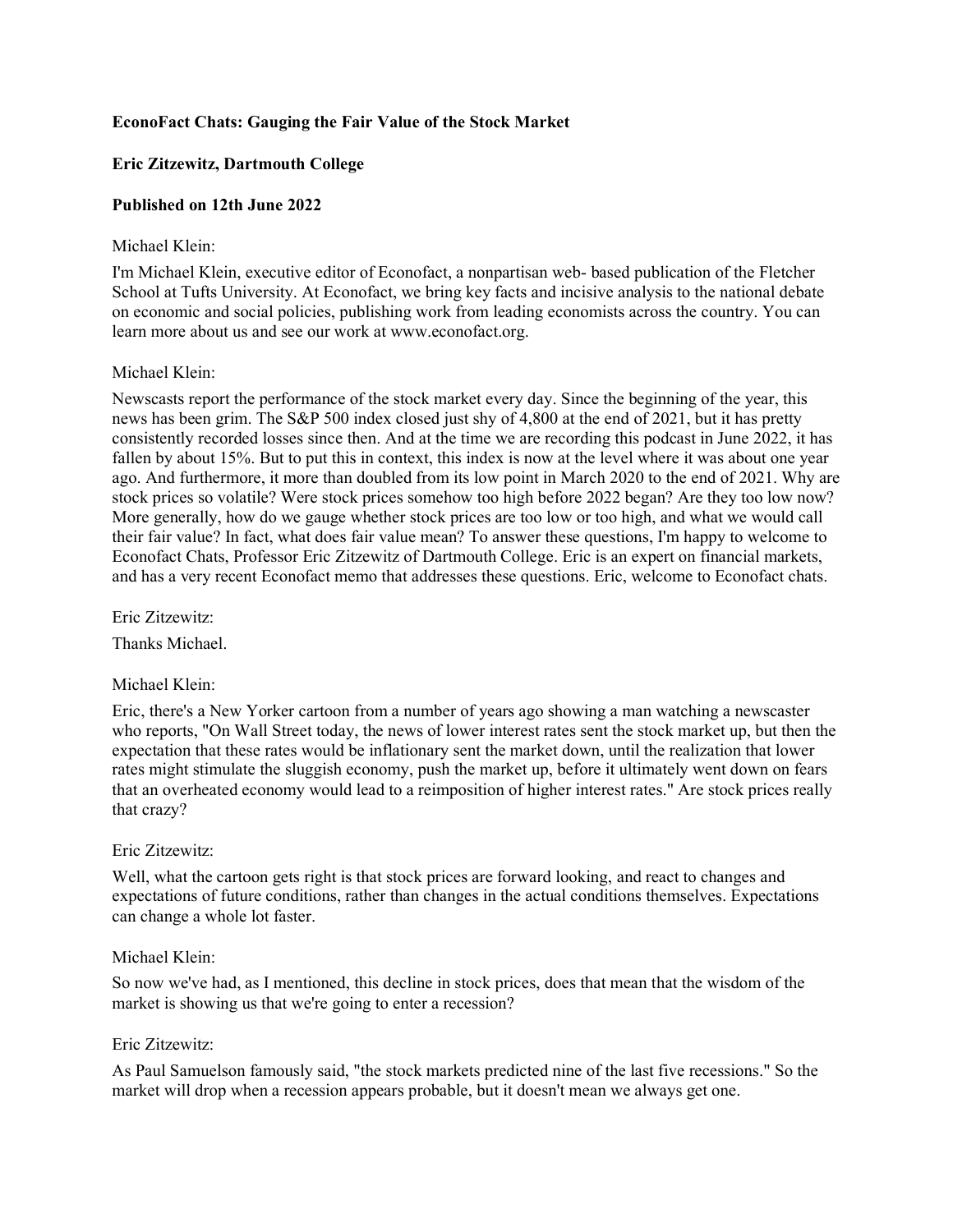## Michael Klein:

But ultimately, Eric, there are theories that are supported by evidence of what determines stock prices, right?

## Eric Zitzewitz:

Oh, absolutely. The price of a company's stock reflects the current expected value of its future dividend payments adjusted for risk. This means that higher interest rates are going to be associated with a decline in stock prices, both because higher interest rates could cause a recession, and therefore lower future profits and dividends, but also because higher interest rates make bonds more attractive, and bonds are a substitute for stocks. So it makes you value stocks less highly.

## Eric Zitzewitz:

But again, the role of expectations is key here. The value of the aggregate stock market as captured by indices like the S&P 500 will change immediately today with new information about the future prospects for economic growth, interest rates, rules and regulations that affect corporations, political factors, and a host of other factors.

## Michael Klein:

So what you're explaining, Eric, is that expectations of the future matter for stock prices today, but we don't really know what those expectations are, right? And so how can we tell whether the market is overvalued or undervalued?

## Eric Zitzewitz:

Yeah, absolutely. Expectations are very hard to measure. So what people do as an alternative is benchmark the value of the stock market against current hard information. A very popular benchmarking is called the price/earnings ratio. We compare the value of the market to what firms are currently earning.

# Michael Klein:

How is that actually calculated then?

### Eric Zitzewitz:

Well, so a price/earnings ratio, the basic idea comes to us from real estate. Real estate investors will compare the value of two different buildings by looking at the annual rental income from those two buildings. They'll divide the price by the annual rental income and get a sense of which building offers a more attractive value. Stock market investors will do that for different companies. They'll take the price of the company, the price of all of the shares of stock outstanding and divide that by the annual earnings of the company. We can do the same thing for the aggregate stock market or a subset of it, like the S&P 500. Basically what you do is you take the value of all of those 500 firms, add it up, and then divide it by the sum of the profits of those 500 firms. That gives you an aggregate price/earnings ratio for the entire stock market.

# Michael Klein:

There's a refinement of this having to do with the business cycle, right?

# Eric Zitzewitz:

Yeah, that's right. About two decades ago, the economists John Campbell and Robert Schiller developed a version of the price earnings ratio that adjusts for the business cycle. Basically what they did is fairly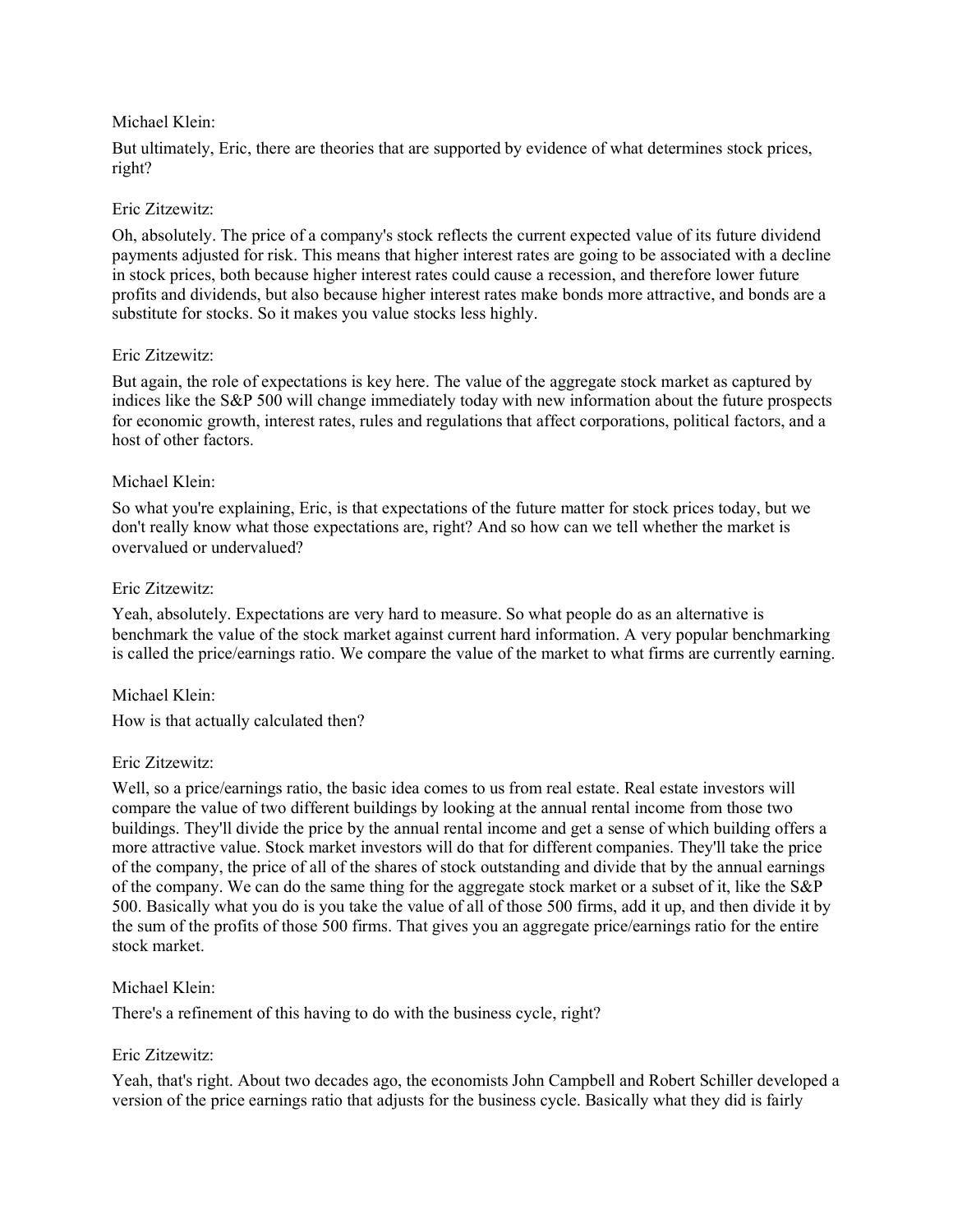simple. Instead of using earnings in the denominator, they use average earnings from the last 10 years. That smooths out the fact that earnings tend to move up and down with the business cycle. They call their ratio, this adjusted ratio, CAPE, which stands for cyclically adjusted price earnings.

### Michael Klein:

So it's nice that there's an easy acronym for that. Where is the CAPE today, and where was it at the outset of this year when stock prices were higher?

#### Eric Zitzewitz:

Yeah. So at the end of 2021, CAPE was at 38, and it has since fallen to about 32.

#### Michael Klein:

That's a pretty dramatic decline, right? And well, how do these compare to what we've seen historically for CAPE measures?

### Eric Zitzewitz:

Yeah, no. Absolutely that's a big decline. So the maximum value of CAPE, the all time maximum going back to 1742; Robert Schiller's collected data back to 1742 and calculated this ratio back that far -- the maximum value was 44 in December of 1999, during the peak of the first internet era. It subsequently fell and hit a recent low of 13.3 in March of 2009; so the depths of the great recession after the financial crisis. Since then it's gradually risen, and as mentioned, hit a recent high of 38.3 at the end of 2021.

#### Michael Klein:

Eric, in your recent Econofact memo you discussed the tendency for a high CAPE ratio to be followed by decline in stock prices. But you also warn that this is not a certainty. It's not a hard and fast rule.

#### Eric Zitzewitz:

Yeah, that's right. Part of why people are interested in tracking CAPE is there is this tendency for CAPE to predict future stock returns. In particular when CAPE is high, future returns tend to be disappointing. Robert Schiller has actually built a data set all the way back to 1872, and you can download all this data from his website. But even in that 150 years of data, we only have two episodes with a CAPE above 30. 1929 and 1999. After both of those periods, we had disappointing stock returns, as many of you will know.

#### Michael Klein:

So does the current high CAPE ratio mean that we're in for a protracted decline of stock prices?

### Eric Zitzewitz:

Well, not necessarily. As mentioned, we only have two episodes in the past data.

#### Michael Klein:

How is it that there are only two episodes when we have 150 years of data?

#### Eric Zitzewitz:

Well, so we actually have a bit less data than 150 years makes it sound, because we want to measure future returns over a fairly long window. 10 years is what most people look at. And so in some sense, we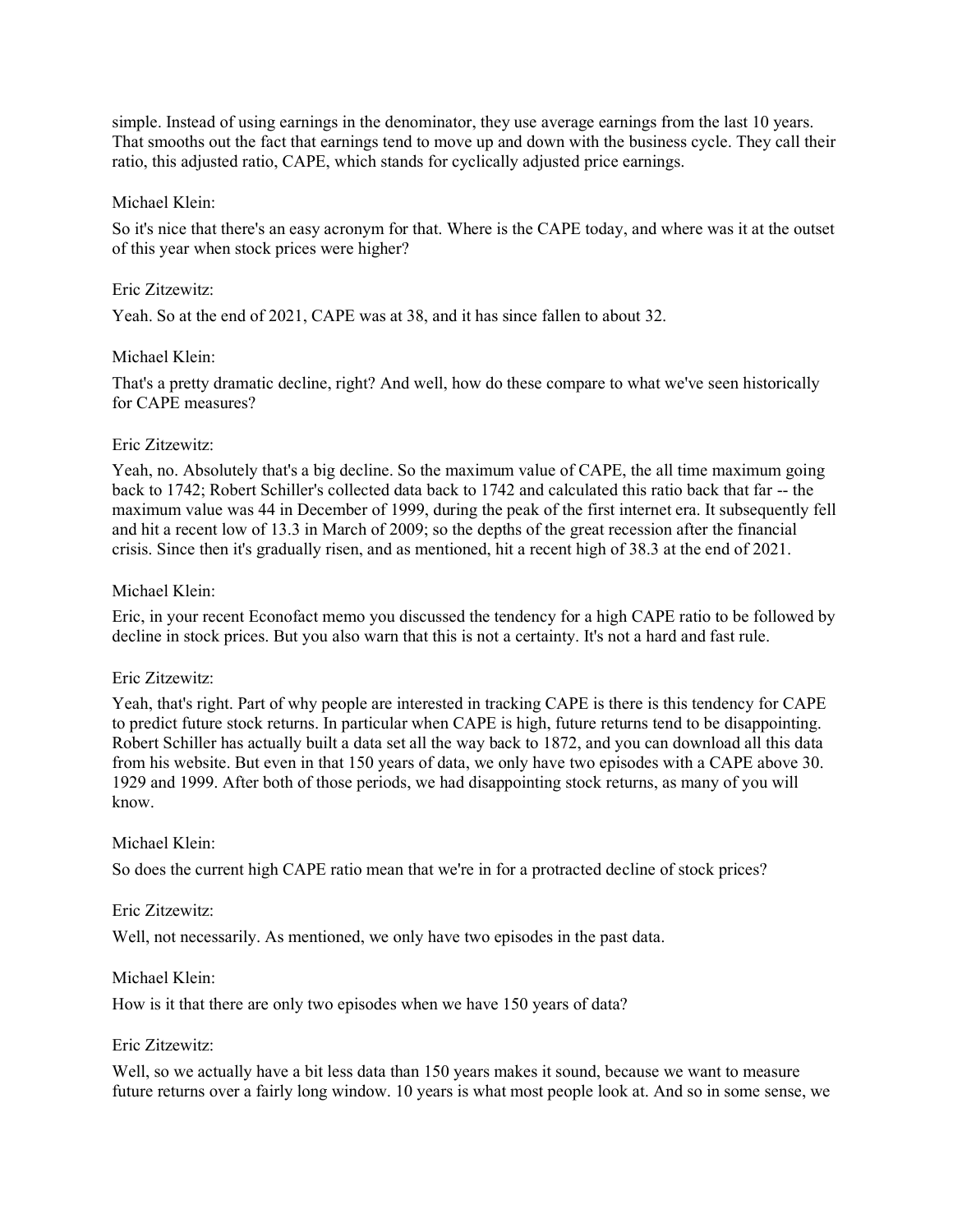really only have 15 non-overlapping 10 year periods, two of which, those starting in '29 and '99, began with very high CAPE ratios and had very negative returns subsequently.

## Michael Klein:

So what do you think about the current situation? Do current earnings look sustainable? And how does inflation and the risk of a recession factor into all of this?

## Eric Zitzewitz:

So I think that's really the key question. As I talk about in the memo, there are reasons to think that a higher CAPE might be appropriate in 2022. One of the main reasons is that earnings have surged. They've more than doubled since 2016. CAPE benchmark stock prices against 10 year average earnings, and that implicitly treats that big increase between 2016 and 2021 as a cyclical blip that we should be smoothing out. If instead we think this increase in profits is permanent, we should use a simpler measure like the PE ratio, which just compares stock prices to current earnings. If we use this ratio, the stock market currently looks, more or less, fairly valued.

## Michael Klein:

So even when we're trying to look at different measures of the stock market, we could get different answers. It's very far from an exact science.

## Eric Zitzewitz:

Yeah, I think that's right. Really the key uncertainty right now is, are the 2021 earnings sustainable or not? So there's multiple views out there. First quarter earnings for 2022 were quite strong, helped by the energy sector. And analyst forecasts, which only go out about two years -- analyst forecasts for the rest of '22 and '23 are strong as well, and indeed have even strengthened over the course of this year.

# Michael Klein:

Well, you're comparing the PE ratio and the CAPE ratio. Are there alternatives as well for the views of what's going to happen with earnings?

### Eric Zitzewitz:

Well, so one indicator that shows a little bit more concern that I like to follow, are the dividend futures that are traded on the Chicago Mercantile Exchange. Dividend futures payoffs are tied to the dividends paid per unit of the S&P 500 in a future calendar year, and they go out 10 years. So this is a market that's tracking future dividend payments, which are pretty closely tied to future profits. Those dividend futures have fallen by 10 to 15%, at least for the years 2024 out to 2031. So that suggests that these dividend futures markets at least are unconvinced by the equity analysts' current optimism. So I think that illustrates the two views that are out there.

### Michael Klein:

And there's no way to give more credence to one view than another. I imagine that sometimes one way to look at it is better, and other times another way to look at it is better.

## Eric Zitzewitz:

I think that's right. Given a choice between experts who may have lots of different incentives when they're constructing their forecasts, and markets where the participants are trading with real money, I tend to favor the markets. But these dividend futures are relatively thin markets, so I think it makes sense to look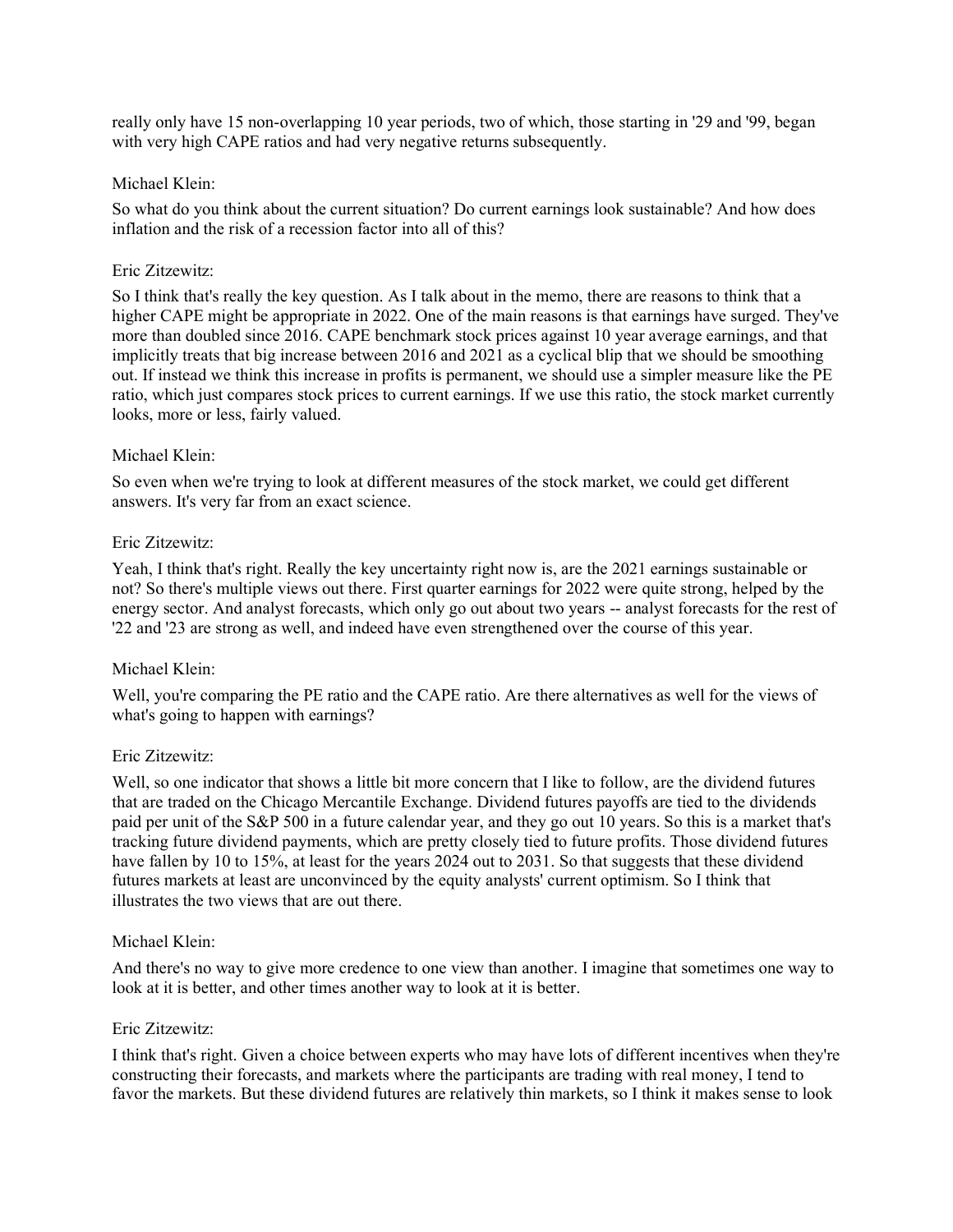at both. And more importantly, I think it makes sense to watch the news as it arrives, and try to figure out who turns out to be right. And I think that's what we see right now. I think that's why we see so much volatility. People are scrutinizing every earnings release as it comes out. And say, Amazon's earnings are not just affecting Amazon's stock price, they're moving the rest of the stock market, because people are looking at Amazon's earnings for clues about this broader question; are the 2021 earnings going to be sustainable?

# Michael Klein:

I guess underneath all of this is the fact that the world is very volatile right now. We have the war in Ukraine, we have constraints to supply chains. We have these new variants of COVID emerging. So in some ways the volatility of the stock market is reflecting the way events are jerking us back and forth, right?

# Eric Zitzewitz:

Yeah, absolutely. And also expectations about what's going to happen in the future, which as we touched on earlier can move even faster than events on the ground.

# Michael Klein:

So clearly one of the events that's going on right now that has been both volatile and uncertain, is what's happening with inflation. What do you think is the effect of inflation on these markets, and what do you see happening?

# Eric Zitzewitz:

Yeah, that's a big topic of discussion right now. How is inflation going to affect earnings and the economy as a whole? And how is the fight against inflation -- the actions the fed are taking -- how is that going to affect earnings and the economy?

# Eric Zitzewitz:

So some people want to draw lessons from the '70s, when high inflation was accompanied by stagnant earnings. But my own view is that it's dangerous to draw too close of a parallel. It matters whether inflation is driven by the costs that are faced by S&P 500 firms, as it was in the '70s, or whether inflation's also driven partly by the ability of those firms to mark up their costs by more than they have in the past. Which there's some evidence that's going on. It also matters what form any recession that's induced by the inflation fighting takes. How deep will the recession be, what the recession does to labor markets, and to wage pressures. All of that is uncertain, and something that people are very aggressively looking for clues to right now.

# Michael Klein:

So what does this mean for the CAPE, do you think?

# Eric Zitzewitz:

Well, so that's the key question. If these earnings turn out to be persistent, if that's the new normal, then a high CAPE is justified, and the market is probably fairly valued. On the other hand, if the 2021 and early '22 earnings turn out to be a post pandemic cyclical blip, and they mean revert back towards their long run levels, then CAPE is doing what it should in smoothing those earnings out, and we're going to see a declining stock market, or at least the stock market currently is a bit overvalued, and we should expect disappointing future returns.